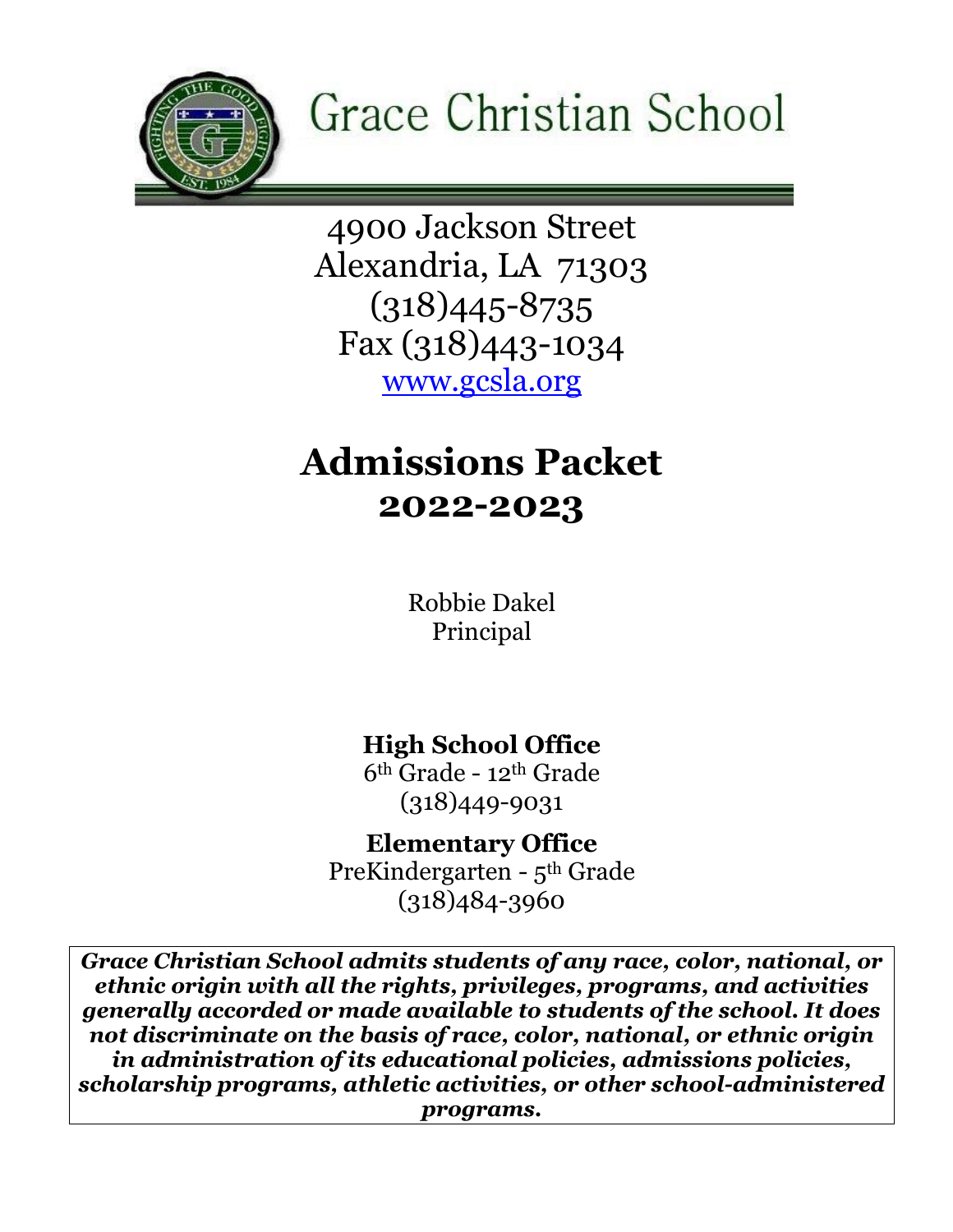

## Robbie Dakel, Principal 4900 Jackson Street, Alexandria, LA 71303 Phone (318)445-8735 Fax (318)443-1034 [www.gcsla.org](http://www.gcsla.org/)

### *Equipping Students to Impact Their World for Christ*

Grace began with twenty-five students in the fall of 1984, the result of a vision of a handful of families of Jackson Street Presbyterian Church, now Grace Presbyterian Church. These families desired to educate their children in the nurture and instruction of the Lord, as mandated by Scripture. Enrollment increased by more than double the second year and has grown over the past thirty-eight years. The school began and has remained a ministry of Grace Presbyterian Church and is overseen by a school board consisting of Grace Church members appointed by the church elders.

Current enrollment is approximately 370 students in Pre-K3 through 12th grade. **Grace graduates receive a diploma issued by the state of Louisiana and our graduates are eligible for Louisiana TOPS.** Grace students have been accepted at private and public universities in and out of the state, including such schools as Wheaton, Baylor, Centenary, Tulane, LSU, Louisiana Tech, as well as various others. Many of our graduates have received academic scholarships including National Merit Finalist scholarships. Grace offers dual-enrollment classes partnering with Louisiana Tech, LSUA, and Northwestern State University for students to earn up to 30 hours of college credit.

**Grace's curriculum provides the student with a college-preparatory education within the framework of Christian instruction and example.** To this end, Grace offers students rigorous academic instruction, grounded in a desire to educate the heart. The education of our students is seen as a partnership between parents and the school to assist parents in fulfilling this God-given responsibility. Grace has up-to-date computer technology throughout the school including a computer lab as well as Internet access in the classrooms. A substantial investment has been made in purchasing equipment to incorporate technology into the classroom curriculum.

Grace admits students of any race, color, national, or ethnic origin with all the rights, privileges, programs, and activities generally accorded or made available to students of the school. Grace does not discriminate on the basis of race, color, national, or ethnic origin in administration of its educational policies, admissions policies, scholarship programs, athletic activities, or other school-administered programs. All major Christian denominations are represented in the student body.

While Grace is a member in good standing with the **Association of Christian Schools International**, the school is also an active member in the **Louisiana High School Athletic Association**. Our athletes compete in **cross-country, soccer, basketball, baseball, softball, track, golf, and tennis**.

For additional information and to schedule a visit, please call us at (318)445-8735 or contact:

**High School Office Elementary Office**  $6<sup>th</sup>$  through 12<sup>th</sup> grade (318)449-9031 (318)484-3960 [info@gcsla.org](mailto:info@gcsla.org) [info@gcsla.org](mailto:info@gcsla.org)

Pre-K3 through  $5<sup>th</sup>$  grade

**The mission of Grace Christian School is to educate students from a Biblical perspective, thus equipping them to impact their world in a restorative and healing way.**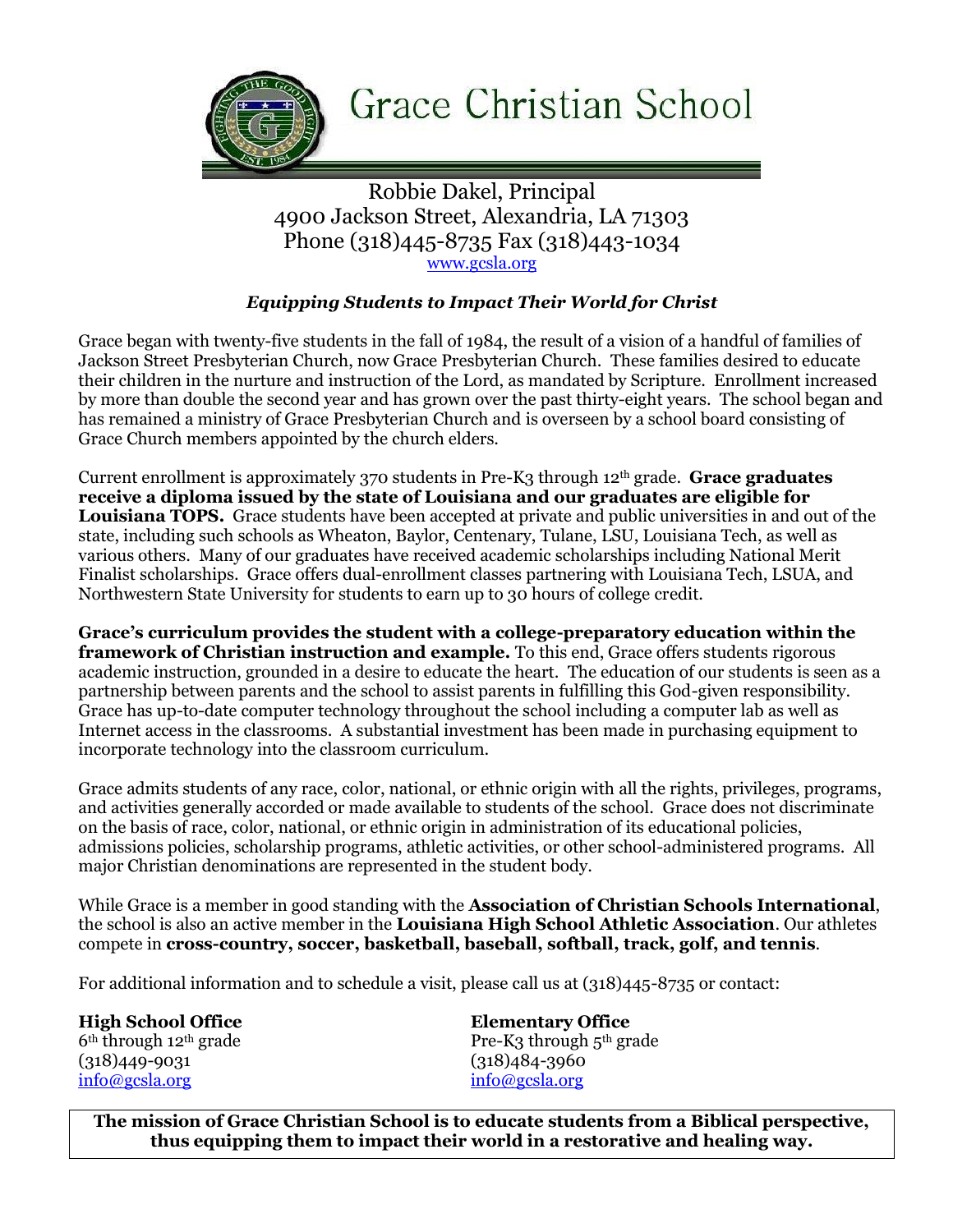

## **ADMISSIONS POLICY**

*Grace Christian School admits students of any race, color, national, or ethnic origin with all the rights, privileges, programs, and activities generally accorded or made available to students of the school. It does not discriminate on the basis of race, color, national, or ethnic origin in administration of its educational policies, admissions policies, scholarship programs, athletic activities, or other schooladministered programs.*

## *Admissions Procedure*

Applicants are accepted on the basis of past school performance, aptitude and achievement tests, favorable references, placement testing, and an interview involving parents, applicant, and the principal or his appointed representative. Students are not accepted for admission without administrative approval.

The administration reserves the right to refuse admission to any student. Those students who are currently under discipline from a law enforcement agency, have been suspended or expelled from a school, or have been a previous discipline problem will not be accepted. Transfer students must enter with a "C" or above average. New students at Grace are subject to a conditional acceptance period and must maintain a 2.0 grade point average. Students must exhibit appropriate behavior and attitude and will be reviewed at the end of each six-week grading period.

All completed forms should be returned to: **Grace Christian School, 4900 Jackson Street, Alexandria, Louisiana 71303.** Please be aware that receiving or completing the packet does not guarantee your child a place in the school.

Students applying for admission for the first time must submit the following items:

- 1. Completed application for admission
- 2. \$50.00 non-refundable, non-transferable application fee
- 3. Copy of the student's Birth Certificate, Immunization Records, and Social Security card
- 4. Copy of the most recent report card and any education, medical, social, and psychological information/evaluations
- 5. Copy of the most recent standardized test report. If no achievement test scores are available, the school may require that one be administered
- 6. Completed Authorization for Release of Records

When these items and previous school records have been received, applicants will be called for the purpose of scheduling an interview with the administrator. After the interview, parents will receive official notification of your child's acceptance into the school within two weeks. After receiving notification of your child's placement, please submit these items within ten days to complete your child's acceptance and secure his/her spot in the class: registration fee (non-refundable, non-transferable) with the Registration Form/Tuition Contract and when requested, completion of Online Enrollment.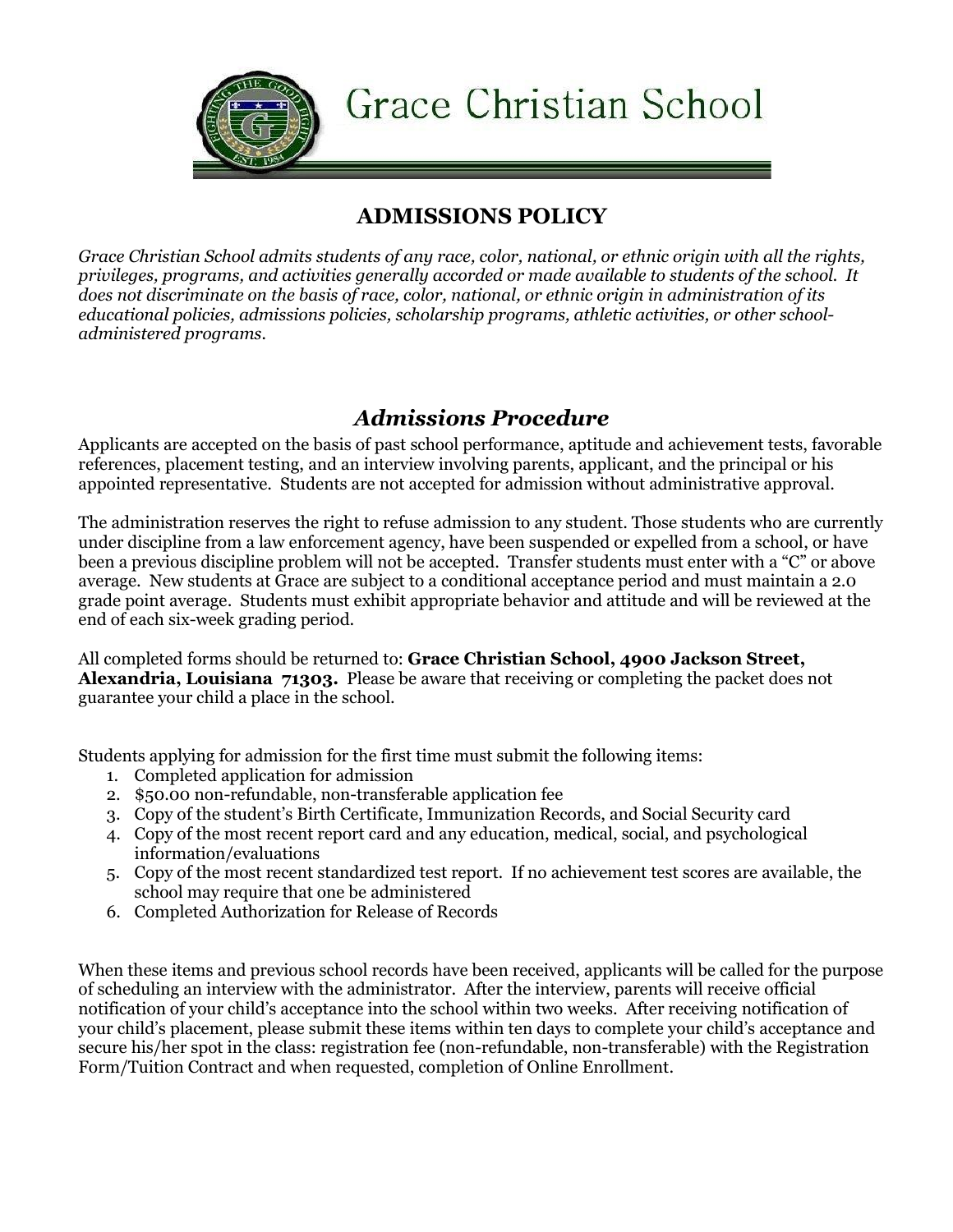

## **STATEMENT OF FAITH**

All Scripture is self-attesting and, being Truth, requires our unreserved submission in all areas of life. The infallible Word of God, the sixty-six books of the Old and New Testaments, is a complete and unified witness to God's redemptive acts culminating in the incarnation of the Living Word, the Lord Jesus Christ. The Bible, uniquely and fully inspired by the Holy Spirit, is the supreme and final authority on all matters on which it speaks.

On this sure foundation we affirm these additional Essentials of our faith:

- 1. We believe in one God, the sovereign Creator and Sustainer of all things, infinitely perfect and eternally existing in three Persons: Father, Son, and Holy Spirit. To Him be all honor, glory and praise forever!
- 2. Jesus Christ, the living Word, became flesh through His miraculous conception by the Holy Spirit and His virgin birth. He who is true God became true man united in one Person forever. He died on the cross a sacrifice for our sins according to the Scripture. On the third day He arose bodily from the dead, ascended into heaven, where, at the right hand of the Majesty on High, He now is our High Priest and Mediator.
- 3. The Holy Spirit has come to glorify Christ and to apply the saving work of Christ to our hearts. He convicts us of sin and draws us to the Savior. Indwelling our hearts, He gives new life to us and empowers and imparts gifts to us for service. He instructs and guides us into all truth, and seals us for the day of redemption.
- 4. Being estranged from God and condemned by our sinfulness, our salvation is wholly dependent upon the work of God's free grace. God credits His righteousness to those who put their faith in Christ alone for their salvation, and thereby justifies them in His sight. Only such as are born of the Holy Spirit and receive Jesus Christ become children of God and heirs of eternal life.
- 5. The true Church is composed of all persons who, through saving faith in Jesus Christ and the sanctifying work of the Holy Spirit, are united together in the body of Christ. The Church finds her visible, yet imperfect, expression in local congregations where the Word of God is preached in its purity and the sacraments are administered in their integrity; where scriptural discipline is practiced; and where loving fellowship is maintained. For her perfecting, she awaits the return of her Lord.
- 6. Jesus Christ will come again to the earth personally, visibly, and bodily to judge the living and the dead, to consummate history and the eternal plan of God. "Even so, come, Lord Jesus." (Revelation 22:20)
- 7. The Lord Jesus Christ commands all believers to proclaim the Gospel throughout the world and to make disciples of all nations. Obedience to the Great Commission requires total commitment to "Him who loved us and gave Himself for us." He calls us to a life of self-denying love and service. "For we are His workmanship, created in Christ Jesus for good works, which God prepared beforehand that we should walk in them." (Ephesians 2:10)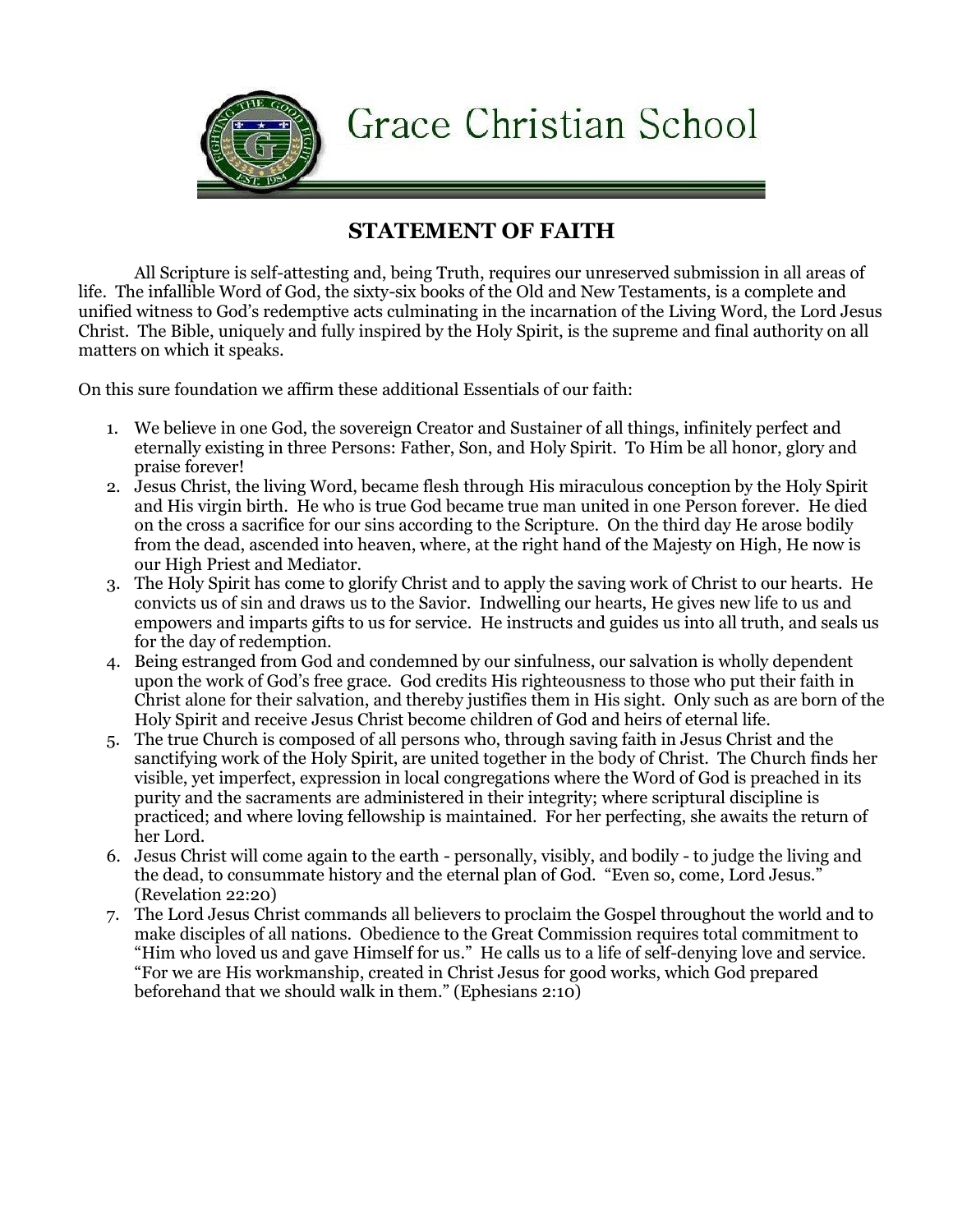## Grace Christian School Frequently Asked Questions

**Lunches:** Children may bring lunches from home or may order online from the lunch menu provided bi-monthly by the school. Lunches are ordered from local vendors on a rotating basis. A mid-morning snack may be sent. Milk and juice may be ordered for  $Pre-K - 5<sup>th</sup>$  grade students. Drink machines and canteen items are available for  $6<sup>th</sup> - 12<sup>th</sup>$  grade students.

**After School Program:** At an additional cost, Grace provides an Afterschool program for students Pre-K and up, which includes a homework room for students in 1<sup>st</sup> grade and up. Afterschool hours are from dismissal time through 5:30 daily. Please call for details. Registration is required.

**Transportation:** Grace does not provide transportation to or from school. Many families carpool.

**Testing:** Grace administers standardized testing to students in grades K-9 each spring. PRE-ACT will be given to 10th grade students. Students in grades 10 and 11 take the PSAT. Louisiana LEAP2025 testing is administered at the completion of required high school courses. High school students are encouraged to take the ACT and the SAT.

**Middle and High School Admissions:** Students going into grades 6-12 must have at least a "C" average and have no disciplinary record. Transferring 10<sup>th</sup> -12<sup>th</sup> grade students will be admitted on a caseby-case basis, depending on high school credits towards graduation requirements.

#### **School Hours:**

| Pre-K – $5^{\text{th}}$ | 7:40 A.M. - 2:40 P.M. (drop off begins at 7:20; pickup by 3:00)        |
|-------------------------|------------------------------------------------------------------------|
| $6^{th} - 12^{th}$      | <b>7:30 A.M. - 2:30 P.M.</b> (drop off begins at 7:15; pickup by 2:45) |

**Tuition and Fees:** (non-refundable, non-transferable)

#### **2022-2023 Tuition:**

|                                                                                                                                                | <b>Annual Plan</b> | 50/50 Plan                                               | 12-Month Plan |  |
|------------------------------------------------------------------------------------------------------------------------------------------------|--------------------|----------------------------------------------------------|---------------|--|
| Pre-K 3-year-old                                                                                                                               | \$5,336            | \$2,688 / \$2,688                                        | \$458/month   |  |
| Pre-K 4-year-old                                                                                                                               | \$5,106            | \$2,573 / \$2,573                                        | \$438/month   |  |
| Kindergarten – $5th$ grade                                                                                                                     | \$4,866            | \$2,453 / \$2,453                                        | \$418/month   |  |
| $6th - 12th$ grades                                                                                                                            | \$5,106            | \$2,573 / \$2,573                                        | \$438/month   |  |
| <b>Student Fees:</b>                                                                                                                           |                    |                                                          |               |  |
| Fees due at time of registration:<br>Registration Fee - Pre-K - $12th$ Grade                                                                   |                    | \$300.00 (non-refundable, non-transferable)              |               |  |
| <b>Fees due June 1st:</b><br>Athletic Fee – Athletes only                                                                                      |                    | \$150.00                                                 |               |  |
| Comprehensive School Fees due July 15th:<br>$Pre-K3$<br>Pre-K4, $1st - 7th Grades$<br>Kindergarten only<br>$8th - 11th Grades$<br>$12th$ Grade |                    | \$160.00<br>\$155.00<br>\$190.00<br>\$175.00<br>\$275.00 |               |  |

#### *\*ALL TUITION AND FEES ARE NON-TRANSFERABLE AND NON-REFUNDABLE*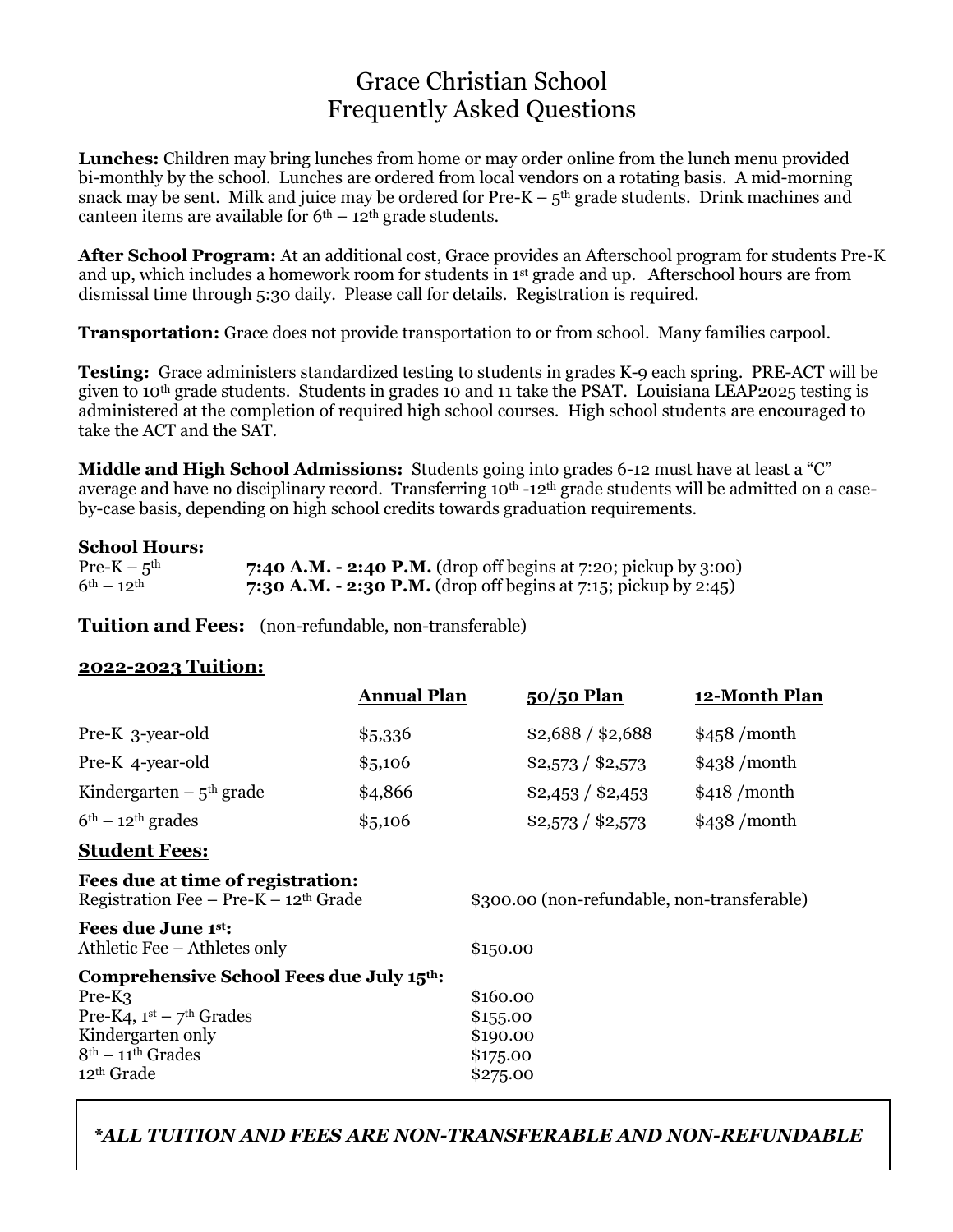

### 4900 Jackson Street, Alexandria, LA 71303 Phone (318)445-8735 Fax (318)443-1034 [www.gcsla.org](http://www.gcsla.org/)

**Application for Admission**

*Please return this application to GCS along with: 1) The \$50 application fee, 2) a copy of birth certificate, 3) a copy of immunization records, 4) a copy of social security card, 5) a copy of applicant's most current report card and standardized test scores, and 6) a completed Authorization for Release of Records. Incomplete applications will not be considered.* **Please Print**

|                                                                                                                                                                                                                                |                                                                                                                                                                                                                                |                                                                | Date                                           |                                                                                                                        |  |
|--------------------------------------------------------------------------------------------------------------------------------------------------------------------------------------------------------------------------------|--------------------------------------------------------------------------------------------------------------------------------------------------------------------------------------------------------------------------------|----------------------------------------------------------------|------------------------------------------------|------------------------------------------------------------------------------------------------------------------------|--|
|                                                                                                                                                                                                                                |                                                                                                                                                                                                                                |                                                                |                                                |                                                                                                                        |  |
|                                                                                                                                                                                                                                |                                                                                                                                                                                                                                | (First)                                                        | (Middle)                                       | (Name used)                                                                                                            |  |
| Address                                                                                                                                                                                                                        | (Street)                                                                                                                                                                                                                       | (City)                                                         | (State)                                        | (Zip)                                                                                                                  |  |
|                                                                                                                                                                                                                                |                                                                                                                                                                                                                                |                                                                |                                                |                                                                                                                        |  |
|                                                                                                                                                                                                                                | (Street)                                                                                                                                                                                                                       | $\overline{(City)}$                                            | (State)                                        | (Zip)                                                                                                                  |  |
| Tuition Billing Address (if different) _____                                                                                                                                                                                   |                                                                                                                                                                                                                                |                                                                |                                                |                                                                                                                        |  |
|                                                                                                                                                                                                                                | (Street)                                                                                                                                                                                                                       | (City)                                                         | (State)                                        | (Zip)                                                                                                                  |  |
| Applying                                                                                                                                                                                                                       | Grade last                                                                                                                                                                                                                     |                                                                | Any grade failed                               |                                                                                                                        |  |
|                                                                                                                                                                                                                                |                                                                                                                                                                                                                                |                                                                |                                                |                                                                                                                        |  |
|                                                                                                                                                                                                                                |                                                                                                                                                                                                                                |                                                                |                                                |                                                                                                                        |  |
|                                                                                                                                                                                                                                |                                                                                                                                                                                                                                | PARENTAL INFORMATION:                                          |                                                |                                                                                                                        |  |
| (Circle One)                                                                                                                                                                                                                   |                                                                                                                                                                                                                                |                                                                | (Circle One)                                   |                                                                                                                        |  |
| Father / Stepfather                                                                                                                                                                                                            |                                                                                                                                                                                                                                |                                                                | Mother / Stepmother                            |                                                                                                                        |  |
|                                                                                                                                                                                                                                |                                                                                                                                                                                                                                |                                                                | Full Name                                      |                                                                                                                        |  |
|                                                                                                                                                                                                                                |                                                                                                                                                                                                                                |                                                                |                                                |                                                                                                                        |  |
| (Firm name)                                                                                                                                                                                                                    | Employer                                                                                                                                                                                                                       | Employer                                                       | (Firm name)                                    | (City)                                                                                                                 |  |
|                                                                                                                                                                                                                                | (City)                                                                                                                                                                                                                         |                                                                |                                                |                                                                                                                        |  |
|                                                                                                                                                                                                                                |                                                                                                                                                                                                                                |                                                                |                                                |                                                                                                                        |  |
|                                                                                                                                                                                                                                | Home Address Party and Party and Party and Party and Party and Party and Party and Party and Party and Party and Party and Party and Party and Party and Party and Party and Party and Party and Party and Party and Party and |                                                                |                                                |                                                                                                                        |  |
|                                                                                                                                                                                                                                |                                                                                                                                                                                                                                |                                                                |                                                |                                                                                                                        |  |
|                                                                                                                                                                                                                                |                                                                                                                                                                                                                                | Email                                                          |                                                | <u> 1980 - Johann John Harry Harry Harry Harry Harry Harry Harry Harry Harry Harry Harry Harry Harry Harry Harry H</u> |  |
|                                                                                                                                                                                                                                |                                                                                                                                                                                                                                |                                                                |                                                |                                                                                                                        |  |
|                                                                                                                                                                                                                                | Is custody shared? Y / N Report Cards/School Correspondence goes to: ___Both parents ___Mother ___Father                                                                                                                       |                                                                |                                                |                                                                                                                        |  |
|                                                                                                                                                                                                                                |                                                                                                                                                                                                                                |                                                                |                                                |                                                                                                                        |  |
|                                                                                                                                                                                                                                |                                                                                                                                                                                                                                |                                                                |                                                |                                                                                                                        |  |
| Family's Church No. of Years No. of Years No. of Years No. of Years No. of Years No. of Years No. of Years No. of Years No. of Years No. of Years No. of Years No. of Years No. of Years No. of Years No. of Years No. of Year |                                                                                                                                                                                                                                |                                                                |                                                |                                                                                                                        |  |
|                                                                                                                                                                                                                                |                                                                                                                                                                                                                                | For Office Use Only:                                           |                                                |                                                                                                                        |  |
| STUDENT APPLICATION RECORDS                                                                                                                                                                                                    |                                                                                                                                                                                                                                |                                                                | ADMISSION PROCESS/ADMINISTRATOR APPROVAL       |                                                                                                                        |  |
|                                                                                                                                                                                                                                | Application Fee; Check #_________ Date__________                                                                                                                                                                               |                                                                | Tour of Campus; Date                           |                                                                                                                        |  |
| <b>Birth Certificate</b>                                                                                                                                                                                                       |                                                                                                                                                                                                                                |                                                                | Previous School Student Recommendation Form    |                                                                                                                        |  |
| Immunization Records (must be current)<br>Academic testing/screening; Date                                                                                                                                                     |                                                                                                                                                                                                                                |                                                                |                                                |                                                                                                                        |  |
| Social Security Card                                                                                                                                                                                                           |                                                                                                                                                                                                                                | Parent/Student Interview; Date                                 |                                                |                                                                                                                        |  |
| Previous School Report Card(s)                                                                                                                                                                                                 |                                                                                                                                                                                                                                | Accepted___Denied___Waiting List; Date ______                  |                                                |                                                                                                                        |  |
| <b>Standardized Test Scores</b>                                                                                                                                                                                                | Authorization for Release of Records                                                                                                                                                                                           | REGISTRATION RECORDS<br>Registration Fee; Check #_______ Date_ |                                                |                                                                                                                        |  |
|                                                                                                                                                                                                                                |                                                                                                                                                                                                                                |                                                                | Tuition Contract ___Final Report Card Received |                                                                                                                        |  |
|                                                                                                                                                                                                                                |                                                                                                                                                                                                                                |                                                                |                                                |                                                                                                                        |  |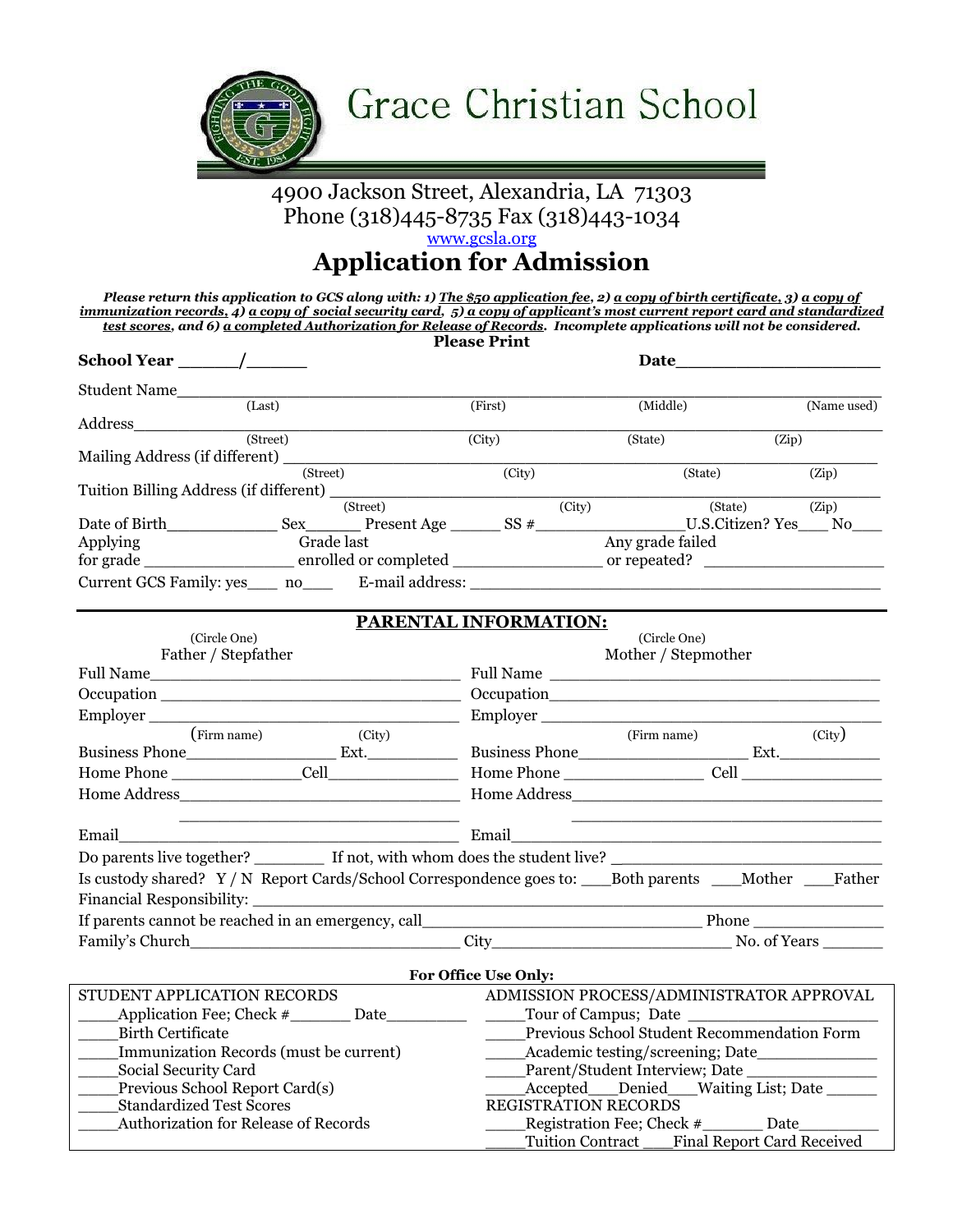#### **STUDENT INFORMATION:**

| <b>Name of School</b>                                                                                                                                                                                                                 | Schools Previously Attended (including GCS): Please begin with PRESENT SCHOOL and work backwards.<br><b>Address</b> | <b>Grades Attended</b>  |  |
|---------------------------------------------------------------------------------------------------------------------------------------------------------------------------------------------------------------------------------------|---------------------------------------------------------------------------------------------------------------------|-------------------------|--|
|                                                                                                                                                                                                                                       |                                                                                                                     |                         |  |
| Ever suspended__________, expelled____________, or asked to withdraw __________ from any school? If yes, explain:                                                                                                                     |                                                                                                                     |                         |  |
| Ever been involved in illegal use of drugs or alcohol or experienced trouble with legal authorities? _________ If yes,<br>explain:                                                                                                    |                                                                                                                     |                         |  |
| Any diagnosed learning disabilities? _______ Ever received special education or 504 services? ______ Have a current<br>IEP or Service Plan?________If yes to any of these, explain and attach documentation: ________________________ |                                                                                                                     |                         |  |
|                                                                                                                                                                                                                                       |                                                                                                                     |                         |  |
|                                                                                                                                                                                                                                       |                                                                                                                     |                         |  |
| Describe the student's interests, talents, and abilities (physical, mental, artistic, musical, and/or social, etc.):                                                                                                                  |                                                                                                                     |                         |  |
|                                                                                                                                                                                                                                       |                                                                                                                     |                         |  |
| Names and birthdates of other children in family                                                                                                                                                                                      | <b>School Attending</b>                                                                                             | Grade                   |  |
| Are you applying for admission of all family children eligible for GCS? ______ If not, please explain: _______                                                                                                                        |                                                                                                                     |                         |  |
| <b>Character References</b><br>List persons to contact for student character references (teacher, pastor, personal):                                                                                                                  |                                                                                                                     |                         |  |
| Teacher from school presently enrolled                                                                                                                                                                                                | Phone/email                                                                                                         | Subject or grade taught |  |
| Pastor                                                                                                                                                                                                                                | Phone/email                                                                                                         | Church                  |  |
| Other responsible adult                                                                                                                                                                                                               | Phone/email                                                                                                         | Relationship            |  |
|                                                                                                                                                                                                                                       |                                                                                                                     |                         |  |
| <b>Signatures of Parents or Guardian:</b>                                                                                                                                                                                             |                                                                                                                     |                         |  |

#### **Come Grow in Grace**

The mission of Grace Christian School is to educate students from a Biblical perspective, thus equipping them to impact their world in a restorative and healing way.

*Grace Christian School admits students of any race, color, national, or ethnic origin with all the rights, privileges, programs, and activities generally accorded or made available to students of the school. It does not discriminate on the basis of race, color, national, or ethnic origin in administration of its educational policies, admissions policies, scholarship programs, athletic activities, or other school-administered programs.*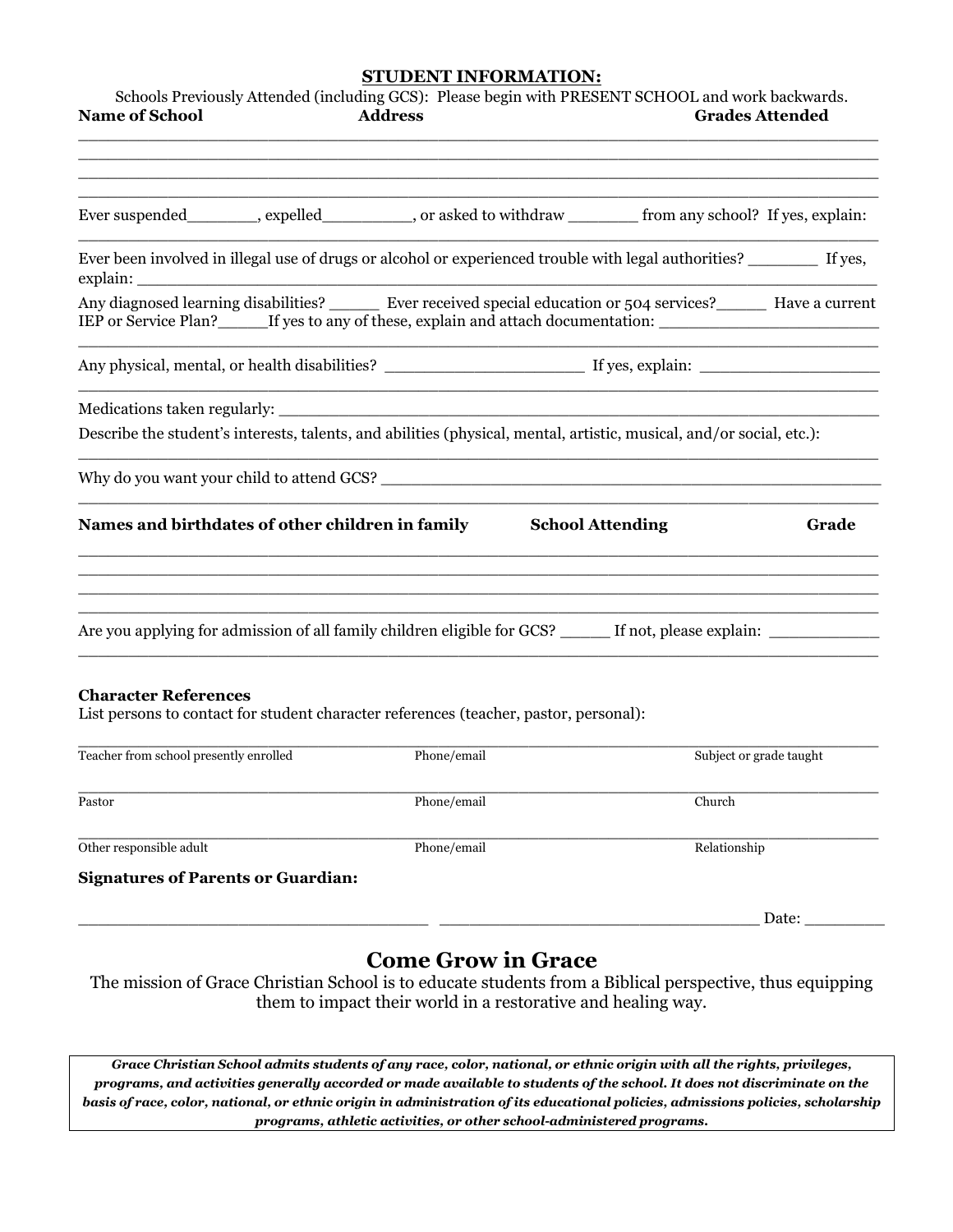

#### **Authorization for Release of Records**

|             |                                             |                                                            | Parent/Guardian name                                                                            |
|-------------|---------------------------------------------|------------------------------------------------------------|-------------------------------------------------------------------------------------------------|
|             |                                             |                                                            |                                                                                                 |
|             |                                             |                                                            |                                                                                                 |
| I authorize | Mailing address of school                   | Name of student's present (past) school                    |                                                                                                 |
|             | City<br>Phone number                        | State                                                      | Zip code                                                                                        |
|             | Fax number                                  |                                                            |                                                                                                 |
| Release to: | 4900 Jackson Street<br>Alexandria, LA 71303 | <b>Grace Christian School</b><br>Or E-mail: info@gcsla.org | Fax:(318)443-1034 (6 <sup>th</sup> -12 <sup>th</sup> ) or (318)484-9232 (PreK-5 <sup>th</sup> ) |

Include current transcripts (including all health examinations, conduct/behavior reports and test scores) and behavior files pertinent to the admission decision, as well as the final transcript or complete record.

Please fax or e-mail information to Grace Christian School as soon as possible.

\_\_\_\_\_\_\_\_\_\_\_\_\_\_\_\_\_\_\_\_\_\_\_\_\_\_\_\_\_\_\_\_\_\_\_\_ \_\_\_\_\_\_\_\_\_\_\_\_\_\_\_\_

Parent's signature Date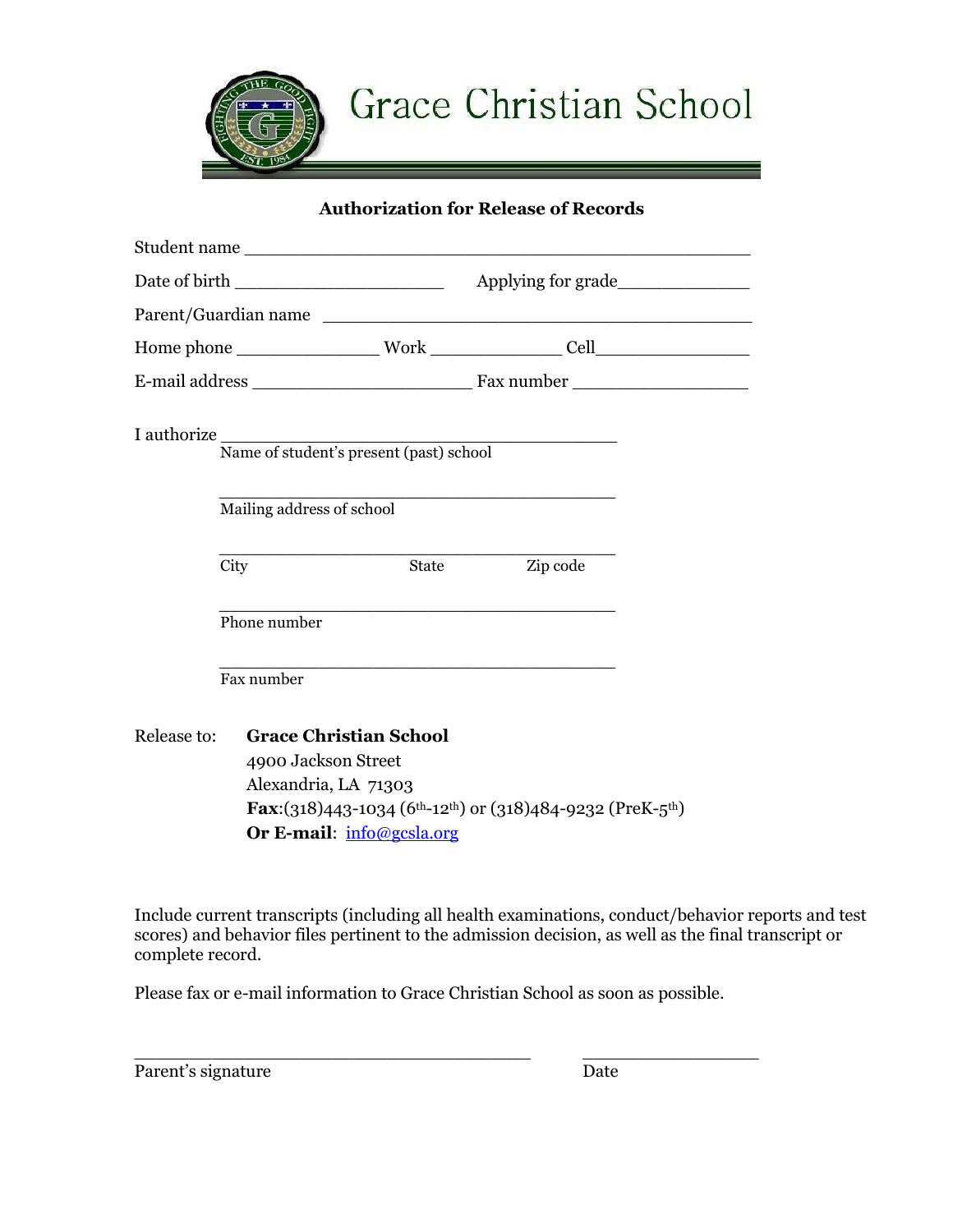### **GRACE CHRISTIAN SCHOOL**

#### **4900 Jackson Street Alexandria, Louisiana 71303 Phone (318)445-8735**

## **Registration Form/Tuition Contract 2022-2023**

**Please return this form with the registration fee payment of \$300 per student and selection of tuition payment preference.**

**Tuition:** *This tuition contract is a binding obligation for the ENTIRE year regardless of withdrawal after June 1.*

|                                  | *Annual Plan | *50/50 Plan       | 12-Month Plan  |
|----------------------------------|--------------|-------------------|----------------|
| Pre-K 3-year-old                 | \$5,336      | \$2,688 / \$2,688 | $$458 /$ month |
| Pre-K 4-year-old                 | \$5,106      | \$2,573 / \$2,573 | $$438 /$ month |
| Kindergarten through $5th$ grade | \$4,866      | \$2,453 / \$2,453 | $$418 /$ month |
| $6th - 12th$ grades              | \$5,106      | \$2,573 / \$2,573 | \$438 / month  |

*\*You will notice the savings built into the annual and 50/50 plans, since they lower our administrative costs.*

|                | Grade    |                | Grade    |
|----------------|----------|----------------|----------|
| Student's Name | Next Yr. | Student's Name | Next Yr. |
|                | Grade    |                | Grade    |
| Student's Name | Next Yr. | Student's Name | Next Yr. |

\_\_\_\_\_ I will pay using the Annual Tuition Plan (full payment due June 1, 2022)

\_\_\_\_\_ I will pay using the 50**/**50 Tuition Plan (half payment due June 1, 2022, and remaining balance due December 1, 2022)

I will pay using the 12-Month Plan (coupon book will be issued; first payment due June 1, 2022, and last due May 1, 2023)

 **I have read and agree to abide by the GCS Student Handbook. My signature on this Registration Form/Tuition Contract (the "Contract") attests to my agreement to pay the annual tuition and fees in their entirety, even in the event any or all of the above-named students withdraw from GCS and to accept all applied penalties and fees, including interest charges at 9% per annum on unpaid balances should I not comply with the policies and deadlines regarding registration and payment of my account in a timely manner. I further agree to reimburse Grace Christian School for all collection fees and reasonable attorney's fees incurred to collect past due accounts or to enforce the requirements of this Contract. I agree that this Contract will be governed by Louisiana law.** 

 Please note that our costs are fixed once teachers are hired based on your Registration and Tuition Contract, so as good stewards of Grace Christian School and in fairness to all of our parents, we must require compliance with this Contract. As a result, in addition to the actions described above, academic records, report cards, and/or FACTS**/**RenWeb access may be withheld if a student's account is not current. Returning students will be dropped from the school enrollment list if tuition is not up-to-date by the last day of school, and any registration fees will be applied to the tuition owed.

 We offer a discount on tuition for families with three or more children**:** tuition is half price for the third child and subsequent children. Registration and student fees are not discounted.

\_\_\_\_\_\_\_\_\_\_\_\_\_\_\_\_\_\_\_\_\_\_\_\_\_\_\_\_\_\_ \_\_\_\_\_\_\_\_\_\_\_\_\_\_\_\_\_\_\_\_\_\_\_\_\_\_\_\_\_\_\_ \_\_\_\_\_\_\_\_\_\_\_\_\_\_\_\_ \_\_\_\_\_\_\_\_\_\_\_\_

#### *Registration and tuition fees are non-refundable and non-transferable.*

Parent's Name (Please print) Parent's Signature Phone number Date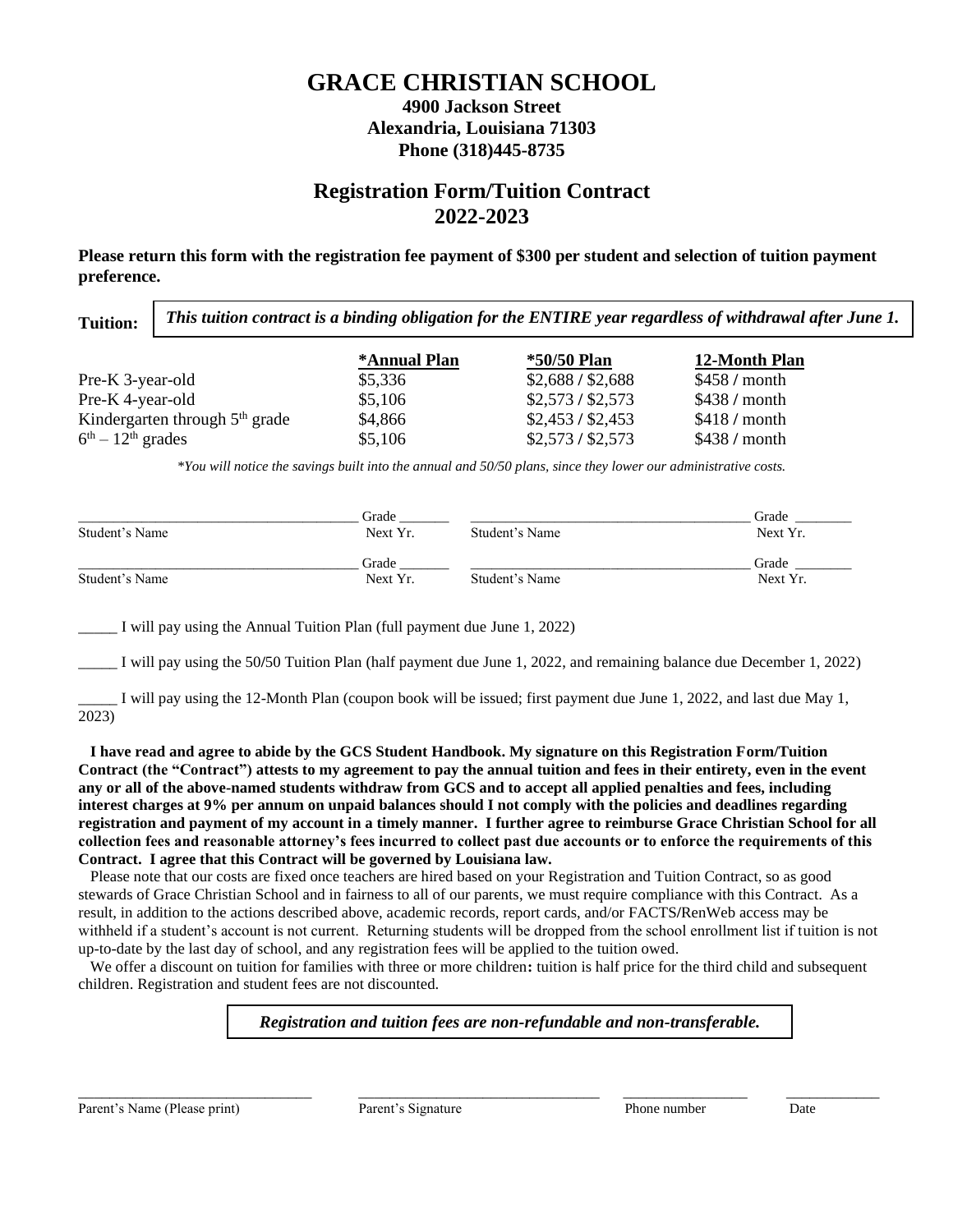#### **Grace Christian Afterschool Care Program 2022-2023**

#### Dear Parents,

In order to plan for the next school year, it would be helpful to us if you would indicate whether you will use our Afterschool Program during the 2022-2023 school year. We provide supervised care until 5:30 each day, except for early dismissal days. **Please complete this form and return it with a \$25.00 registration fee per child.** 

For your convenience, three payment plans are available: annual, 50/50, or 10-monthly payments. Fees are as follows: **Registration Fee: \$25.00 per child**

| <b>Payments Due:</b><br>Plan: | <b>August</b> 10<br>Annual plan | August 10 & January 10<br>50/50 plan | <b>August 10 - May 10</b><br>10 monthly payments |
|-------------------------------|---------------------------------|--------------------------------------|--------------------------------------------------|
| One child                     | \$1200                          | \$650/\$650                          | \$140.00                                         |
| Two children                  | \$2200                          | \$1150/\$1150                        | \$240.00                                         |
| Three children                | \$3100                          | \$1600 / \$1600                      | \$330.00                                         |
| Four children                 | \$3900                          | \$2000 / \$2000                      | \$410.00                                         |

The homework room is provided for students in grades  $1^{st}$  -5<sup>th</sup>, on Mon., Tues., and Thurs. from  $3:00 - 3:30$ . Students will do their written work only. Studying and checking homework will be done at home. The elementary students stay on the elementary campus. Students in grades  $6<sup>th</sup>$  and up will be in homework room daily from 2:30-3:30 then escorted to a middle school classroom.

#### **Please provide the following information:**

| Student's name                                                                                                                                         | Grade next year | Student's name                 |                       | Grade next year |
|--------------------------------------------------------------------------------------------------------------------------------------------------------|-----------------|--------------------------------|-----------------------|-----------------|
| Student's name                                                                                                                                         | Grade next year | Student's name                 |                       | Grade next year |
| Parent's name                                                                                                                                          | Home phone      | Work/Cell phone                | Email address         |                 |
| Emergency contact/relationship                                                                                                                         | Phone           | Emergency contact/relationship |                       | Phone           |
| Parent's signature                                                                                                                                     |                 |                                | Date                  |                 |
| <b>FULL-TIME AFTERSCHOOL CARE:</b><br>I will use the Afterschool program full-time (5 days per week). Mark one payment choice below.<br>Annual payment | 50/50 plan      | <sub>or</sub>                  | 10 month payment plan |                 |
| <b>DROP-IN AFTERSCHOOL CARE: \$15.00 PER DAY PER CHILD WITH A \$25.00 REGISTRATION FEE</b><br>PER CHILD.                                               |                 |                                |                       |                 |
| I will use the drop-in program occasionally. Bills are sent monthly and must be paid in full when received.                                            |                 |                                |                       |                 |

**All Users:** (Please check one.)

\_\_\_\_I am enclosing the \$25.00 per child registration fee.

\_\_\_\_I will be paying the registration fee(s) in August along with my first payment.

Please return this form as soon as possible. **You may mail this form and the registration fee to Grace Christian School; 4900 Jackson Street; Alexandria, LA 71303**. Full-time coupon payment booklets will go out in July. Payment dates are the 10<sup>th</sup> of the month for the 10-month plan. If you have any questions, please call the Elementary Office at 484-3960.

> *Payments must be kept current in order for students to continue to stay in Afterschool. Report cards and/or academic records may be held for non-payment of monthly balance.*